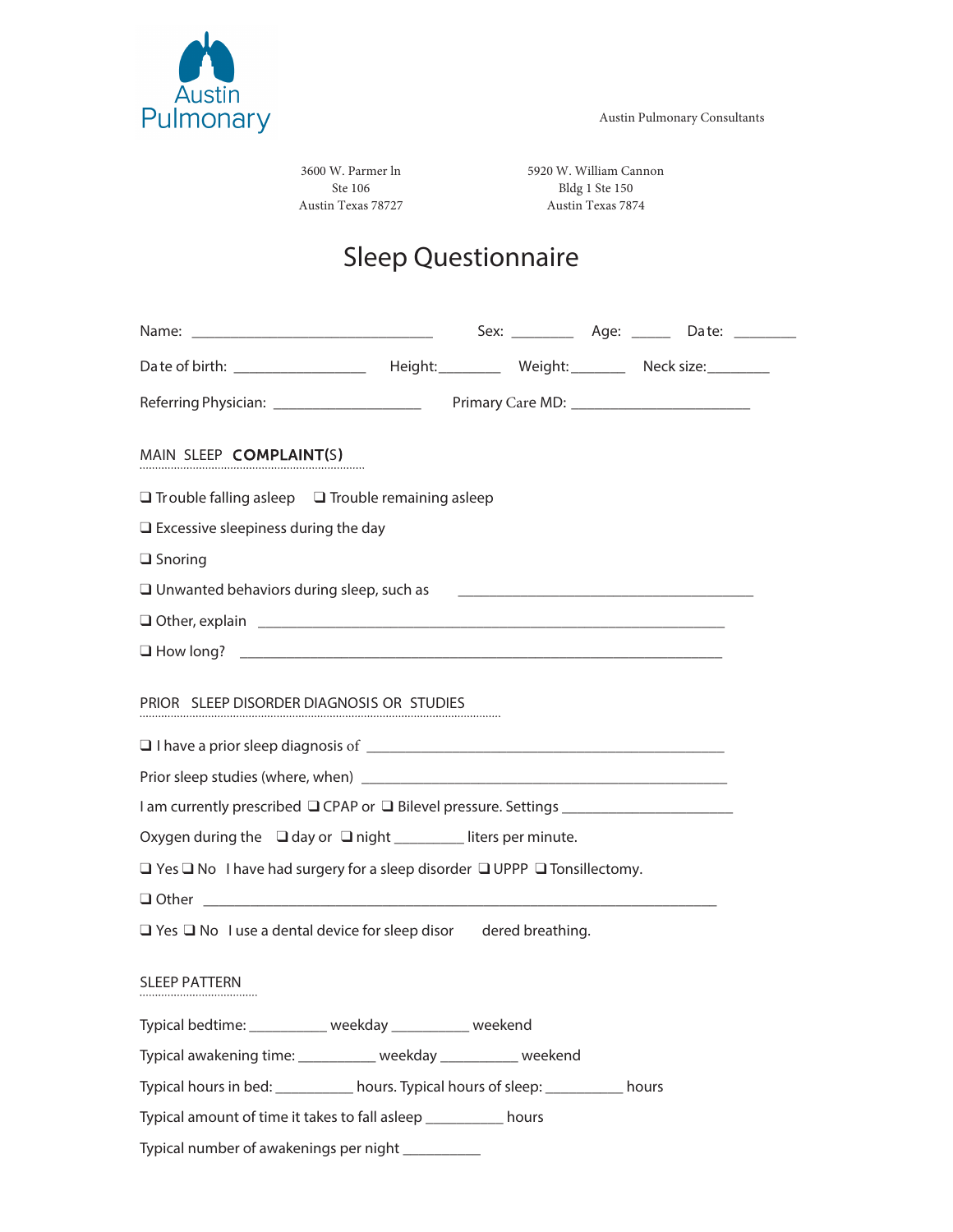Time it takes to fall back asleep after awakening \_\_\_\_\_\_\_\_\_\_

❑ Yes ❑ No My sleep pattern is irregular.

 $\Box$  Yes  $\Box$  No I awaken early in the morning still tired but unable to return to sleep.

#### SLEEP ENVIRONMENT HABITS

Typical sleep position(s) ❑ back ❑ side ❑ stomach ❑ head elevated ❑ in a chair

❑ I sleep alone. ❑ I share a bed with someone.

My bedroom is ❑ comfortable ❑ noisy ❑ too warm ❑ too cold

- ❑ Yes ❑ No I have pets in the bedroom.
- ❑ Yes ❑ No I watch TV in bed prior to sleep.
- ❑ Yes ❑ No I read in bed prior to sleep.
- ❑ Yes ❑ No I work or study in bed.
- ❑ Yes ❑ No I drink alcohol prior to bedtime.
- ❑ Yes ❑ No I smoke prior to bedtime or when I awaken during the night.
- ❑ Yes ❑ No I eat a snack at bedtime.
- ❑ Yes ❑ No I eat if I awaken during the night.

#### BREATHING

- ❑ Yes ❑ No I have been told that I snore ❑ loudly.
- $\Box$  Yes  $\Box$  No I have been told that I stop breathing while asleep.
- ❑ Yes ❑ No I have been told that I snore only when sleeping on my back.
- ❑ Yes ❑ No I have been awakened by my own snoring.
- ❑ Yes ❑ No I awaken at night choking or gasping for air.
- ❑ Yes ❑ No I awaken short of breath.
- ❑ Yes ❑ No I have trouble breathing when flat on my back.
- ❑ Yes ❑ No I have trouble breathing through my nose.
- ❑ Yes ❑ No I have morning headaches.
- ❑ Yes ❑ No I sweat a great deal at night.

#### DAYTIME SLEEPINESS

- ❑ Yes ❑ No I often feel drowsy during the day, more than I expect is normal.
- ❑ Yes ❑ No I feel unrefreshed or tired in the morning despite sleeping at night.
- $\Box$  Yes  $\Box$  No I take I daytime naps. How many?  $\Box$
- ❑ Yes ❑ No I have uncontrollable urges to fall asleep during the day.
- ❑ Yes ❑ No I have experienced lapses in time or blackouts.
- ❑ Yes ❑ No I have fallen asleep while driving.
- ❑ Yes ❑ No I performed poorly in school or work because of sleepiness.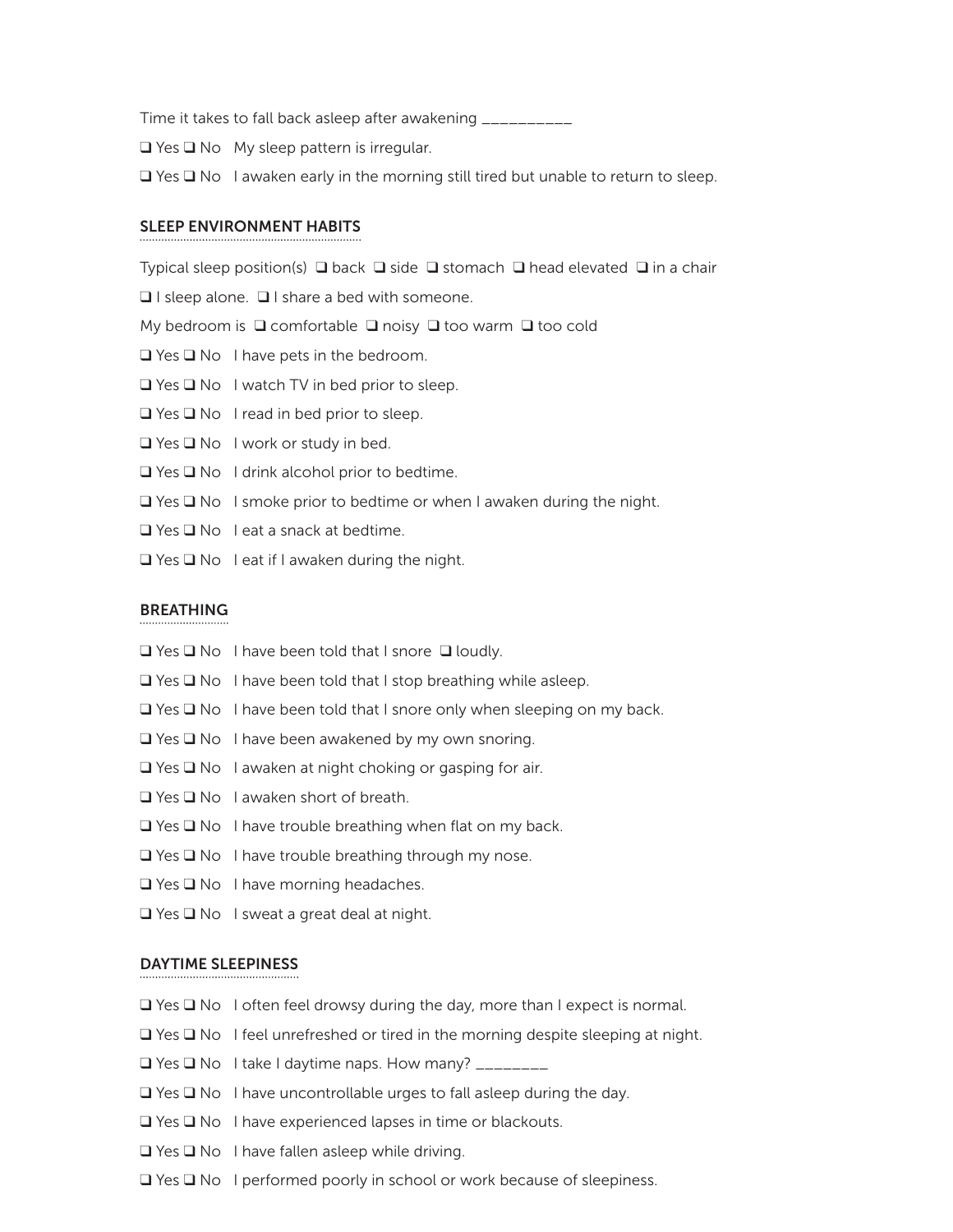## EPWORTH SLEEPINESS SCALE

How likely are you to doze off or fall asleep in the following situations, in contrast to feeling just tired? Use the following scale and indicate the most appropriate number for each situation.

|  | $0 =$ would never doze<br>$1 =$ slight chance of dozing        |  |  |  |
|--|----------------------------------------------------------------|--|--|--|
|  | $2$ = moderate chance of dozing<br>$3$ = high chance of dozing |  |  |  |
|  | Situation<br>Chance of dozing                                  |  |  |  |
|  |                                                                |  |  |  |
|  |                                                                |  |  |  |
|  |                                                                |  |  |  |
|  |                                                                |  |  |  |
|  |                                                                |  |  |  |
|  |                                                                |  |  |  |
|  |                                                                |  |  |  |
|  |                                                                |  |  |  |
|  | TOTAL (Range of 0 to 24) ______                                |  |  |  |

## RLS

- ❑ Yes ❑ No I kick or jerk my legs excessively during sleep. ❑ This bothers my bed partner.
- ❑ Yes ❑ No I experience a creeping-crawling or tingling sensation in my legs when I try to fall asleep.
- ❑ Yes ❑ No I experience an inability to keep my leg still prior to falling asleep.
- ❑ Yes ❑ No I experience the feeling of restlessness in my legs at night.

#### OREXIN RELATED

- ❑ Yes ❑ No I experience sudden muscle weakness in response to emotions such as laughter, anger or surprise.
- ❑ Yes ❑ No I experience an inability to move while falling asleep or when waking up.
- ❑ Yes ❑ No I have experienced hallucinations or dreamlike images when falling asleep or waking up.
- ❑ Yes ❑ No I frequently dream during daytime naps.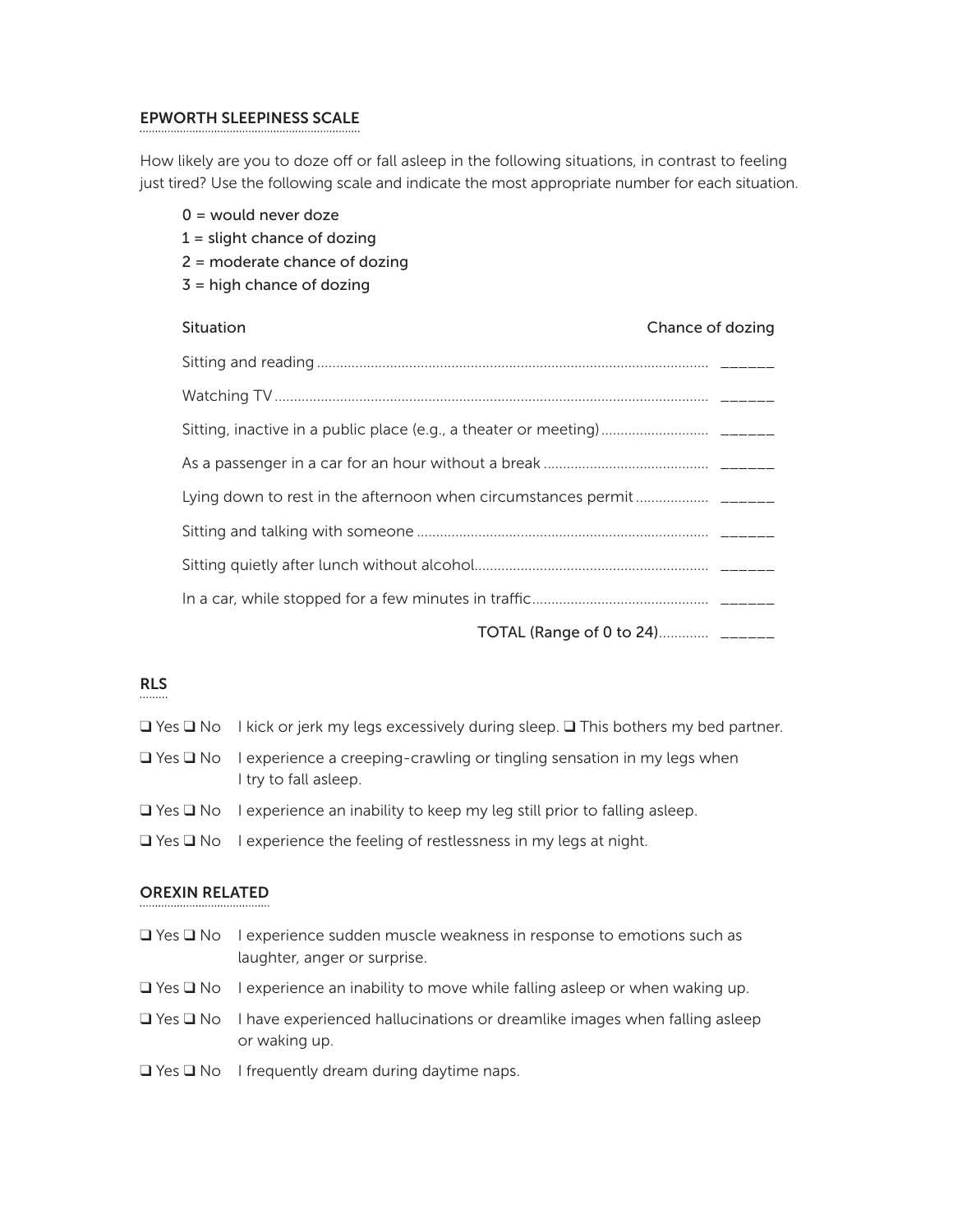#### PARASOMNIAS

- ❑ Yes ❑ No I act on my dreams while asleep.
- ❑ Yes ❑ No I have frequent nightmares.
- ❑ Yes ❑ No I talk in my sleep.
- $\Box$  Yes  $\Box$  No I have sleep walked as an adult.

#### MISCELLANEOUS (Circadian, GERD, Depression, Enuresis, Bruxism, Pain)

- ❑ Yes ❑ No I frequently travel across two or more time zones.
- ❑ Yes ❑ No I am more alert in the morning than evening.
- ❑ Yes ❑ No I am more alert in the evening than morning.
- $\Box$  Yes  $\Box$  No I awaken alert in the morning earlier than it is time to get up.
- ❑ Yes ❑ No I frequently have heartburn or acid reflux at night.
- ❑ Yes ❑ No I feel depressed.
- ❑ Yes ❑ No Chronic pain interferes with my sleep.
- ❑ Yes ❑ No The need to urinate frequently interrupts my sleep.
- ❑ Yes ❑ No I grind my teeth in my sleep.
- ❑ Yes ❑ No I have bedwetting (enuresis).

## INSOMNIA

- ❑ Yes ❑ No I have trouble falling asleep.
- ❑ Yes ❑ No Thoughts start racing through my mind when I try to fall asleep.
- ❑ Yes ❑ No I have trouble remaining asleep.
- ❑ Yes ❑ No I awaken frequently during the night.
- $\Box$  Yes  $\Box$  No I have difficulty returning to sleep if I awaken during the night.

#### **HABITS**

- ❑ Yes ❑ No I smoke cigarettes (or other tobacco). If yes, how much?
- ❑ Yes ❑ No I drink alcohol. If yes, how much and how often?
- ❑ Yes ❑ No I drink cafeinated beverages during the day \_\_\_\_\_\_cups/bottles/cans ❑ tea ❑ cofee ❑ soda per day